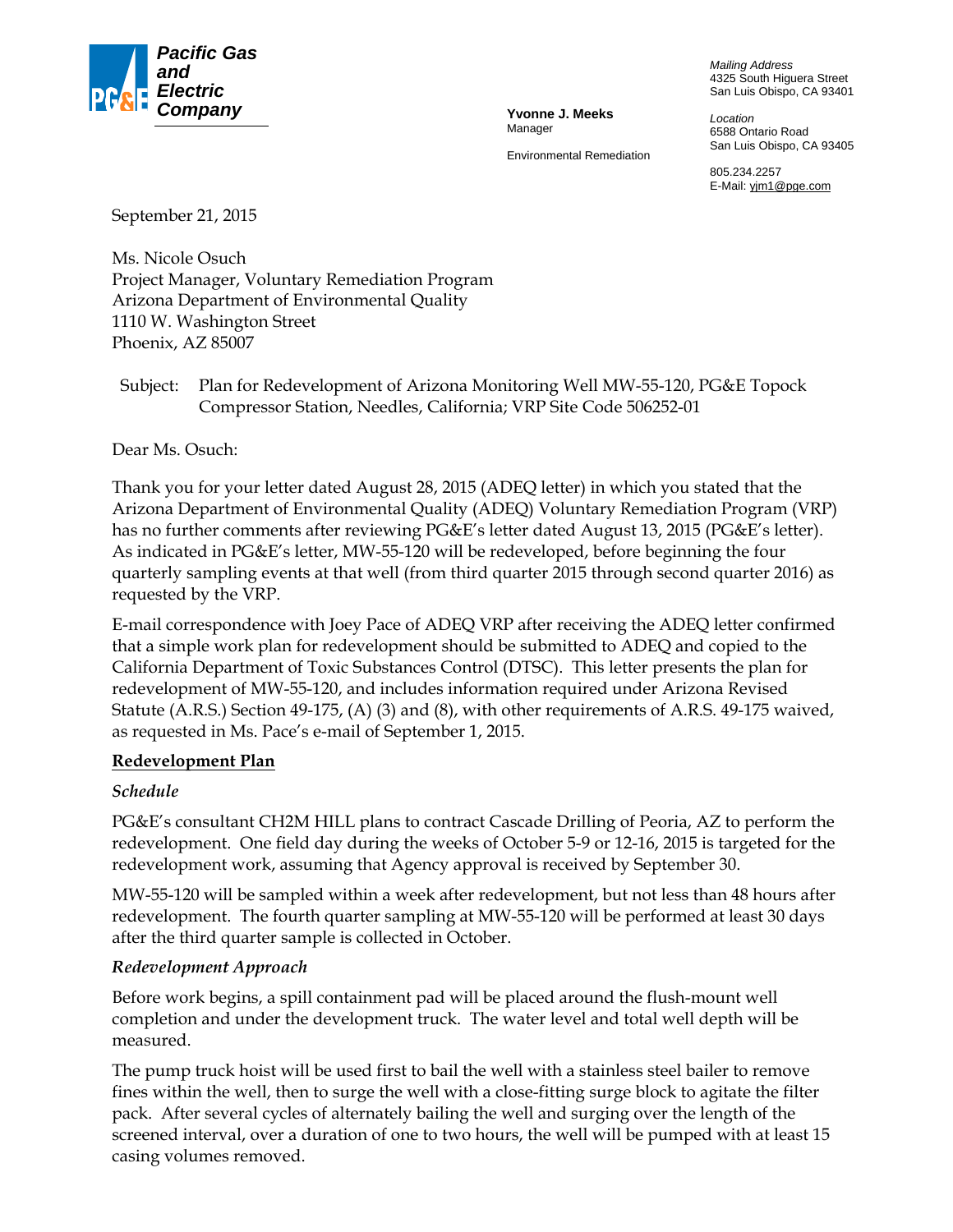Ms. Nicole Osuch Arizona Department of Environmental Quality Topock MW-55-120 Redevelopment Plan September 21, 2015 Page 2

The discharge will be monitored during the purge for stabilization of water quality parameters (pH, temperature, specific conductance, oxidation-reduction potential) including turbidity. Stable water quality parameters including measured turbidity of 10 nephelometric turbidity units (NTU) will be the development target.

This entire process will be performed at least once during the redevelopment mobilization. It is anticipated that 20 to 45 casing volumes (approximately 135 to 300 gallons) of water will be pumped from MW-55-120 during redevelopment. The water level elevation and total well depth will be measured after each bailing, surging and pumping cycle.

Purge water from redevelopment will be conveyed to the IM3 treatment plant for disposal following approved procedures for treatment of groundwater monitoring purge water.

## *Record Keeping and Reporting*

Redevelopment will be documented using the attached form to record field measurements. A completed redevelopment form as well as a text narrative of the redevelopment effort will be included in the letter reporting third quarter sampling results from MW-55-120. The results letter will be sent to the property owner of the well (Mr. Chet Hitt, Topock 66 Marina), ADEQ VRP, and DTSC in advance of the third quarter GMP-PMP report, which will also include the MW-55-120 sampling results.

# **Information Required under A.R.S Section 49-175 (A) (3) and (8)**

The following information is provided for topics of A.R.S. Section 49-175 (A) (3) and (8).

(3) *If site characterization is completed for the site or portion of the site addressed in the application, a plan for remediation which will comply with subsection B of this section and a schedule for completion…*

The redevelopment of MW-55-120 is expected to improve the usefulness of this monitoring well for continued monitoring of the current interim measure no. 3 (IM3) (CH2M HILL 2005) and for use as a monitoring location during the upcoming final groundwater remedy (CH2M HILL 2014).

### (8) *A list of any permits or legal requirements known by the applicant to apply to the work to be performed or already performed by the applicant:*

The Topock interim measures are being performed under a CERCLA permit exemption. This exemption still requires compliance with substantive requirements of applicable permits. This work plan is submitted for regulatory approval of the redevelopment task. The procedures used will follow standard operating procedures in the final remedy design (CH2M HILL 2014). The current access agreement between PG&E and Mr. Chet Hitt will allow performance of the redevelopment task.

## **References**

CH2M HILL. 2005. *Topock Program Sampling, Analysis, and Field Procedures Manual, Revision 1, PG&E Topock Compressor Station, Needles, California.* March 31.

\_\_\_\_\_\_\_\_\_\_\_. 2014. *Basis of Design Report/Pre-Final (90%) Design Submittal for the Final Groundwater Remedy.* September.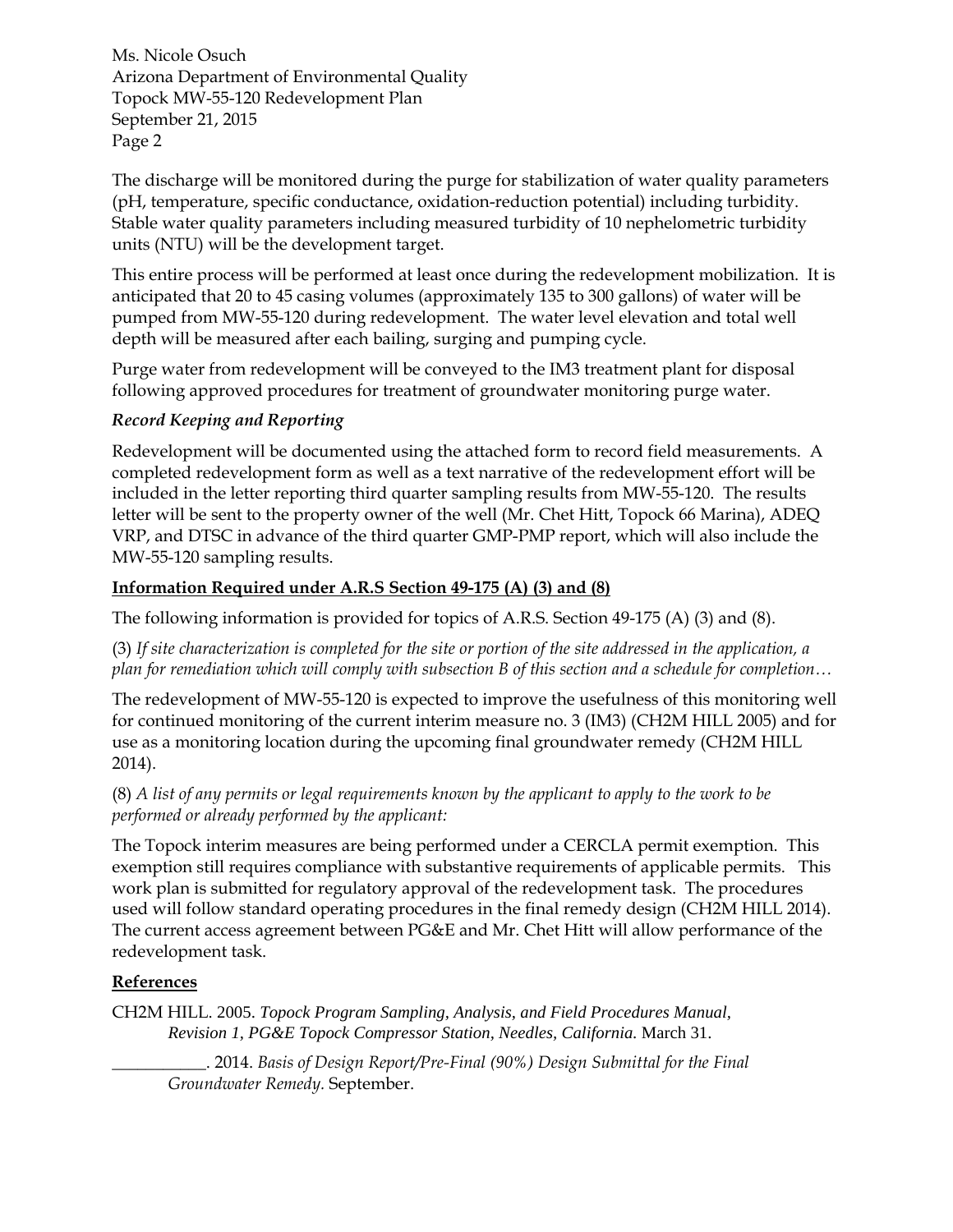Ms. Nicole Osuch Arizona Department of Environmental Quality April 2015 Groundwater Sampling Results Letter September 21, 2015 Page 3

To move ahead with the redevelopment and third quarter sampling at MW-55-120 as early in October as possible, we respectfully request your approval of this redevelopment plan by September 30, 2015.

If you have any questions, please call me at (805) 234-2257.

Sincerely,<br>George Micke

Yvonne Meeks Topock Project Manager

Enclosure

cc: Aaron Yue/DTSC Chris Guerre/DTSC Karen Baker/DTSC Joey Pace/ADEQ Jay Piper/CH2M HILL

Att: Well Development Log Form